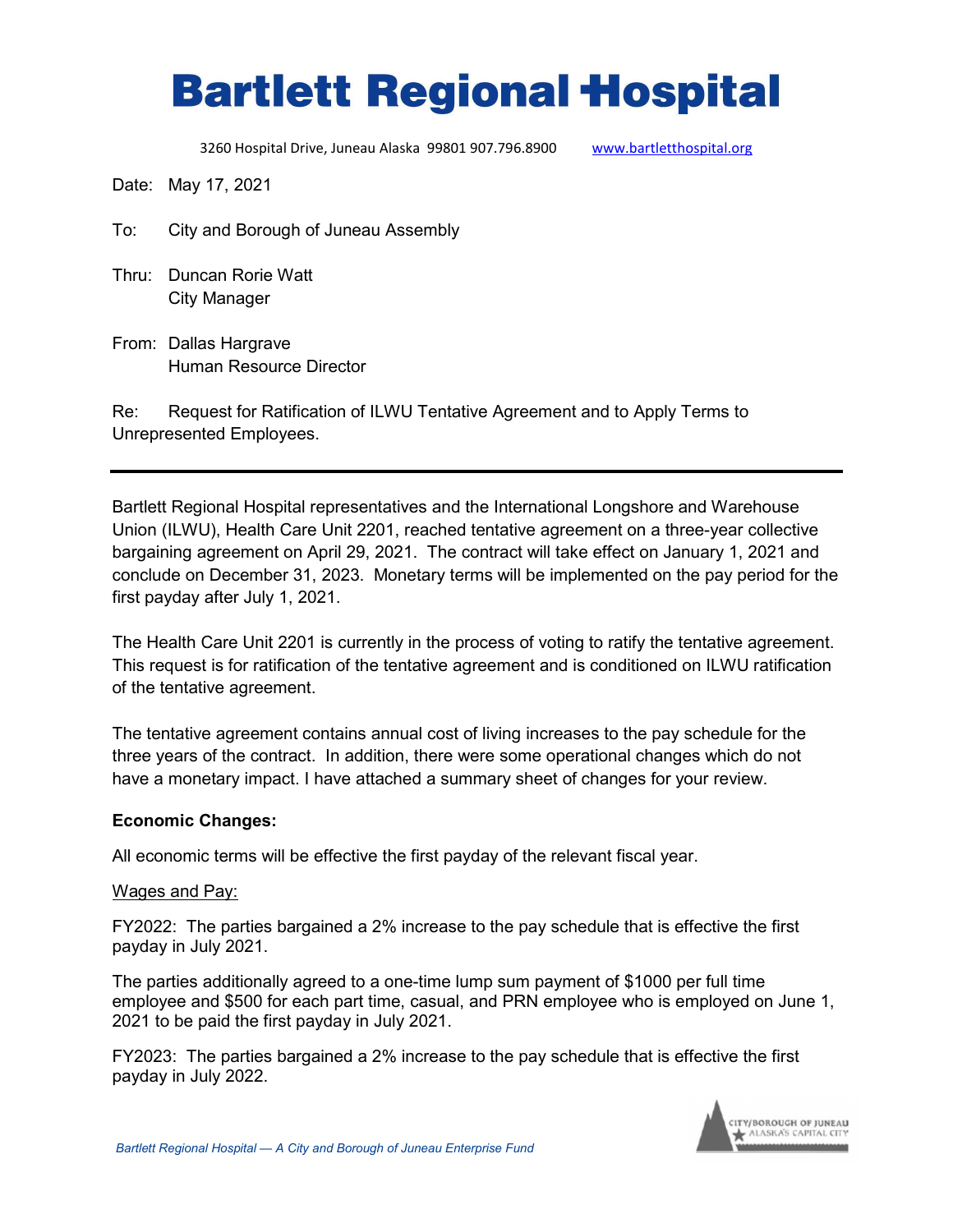FY2024: The parties bargained a 1% increase to the pay schedule that is effective the first payday in July 2023.

## Health Insurance

There are no substantive changes to the Health Insurance provisions. Employees will contribute toward their chosen health insurance tier at the same rate as employees of the City and Borough of Juneau. The employer contribution rate is not set in the collective bargaining agreement.

# **Summary of Economic Terms:**

|              | <b>Estimated Cumulative Additional Costs</b><br><b>Bargaining and Non-Represented</b><br>(including 30% benefits estimate in wages) |           |
|--------------|-------------------------------------------------------------------------------------------------------------------------------------|-----------|
|              | <b>Wages</b>                                                                                                                        | Lump sum  |
| FY 2022      | \$978,000                                                                                                                           | \$570,000 |
| FY 2023      | \$2,035,000                                                                                                                         |           |
| FY 2024      | \$2,636,000                                                                                                                         |           |
| <b>Total</b> | \$6,219,000                                                                                                                         |           |

# **Operational Changes:**

There were operational changes that involved clarifying language and adding or subtracting terms of the Collective Bargaining Agreement. These changes are summarized in the attached document.

## **Conclusion:**

Overall contract negotiations were constructive and productive. HR Director Dallas Hargrave, Chief Operations Officer Billy Gardner, Chief Behavioral Health Officer Bradley Grigg, Surgical Services Director Jim Jurrens, and HR Manager Cindy Carte participated on the bargaining team on behalf of Bartlett Regional Hospital.